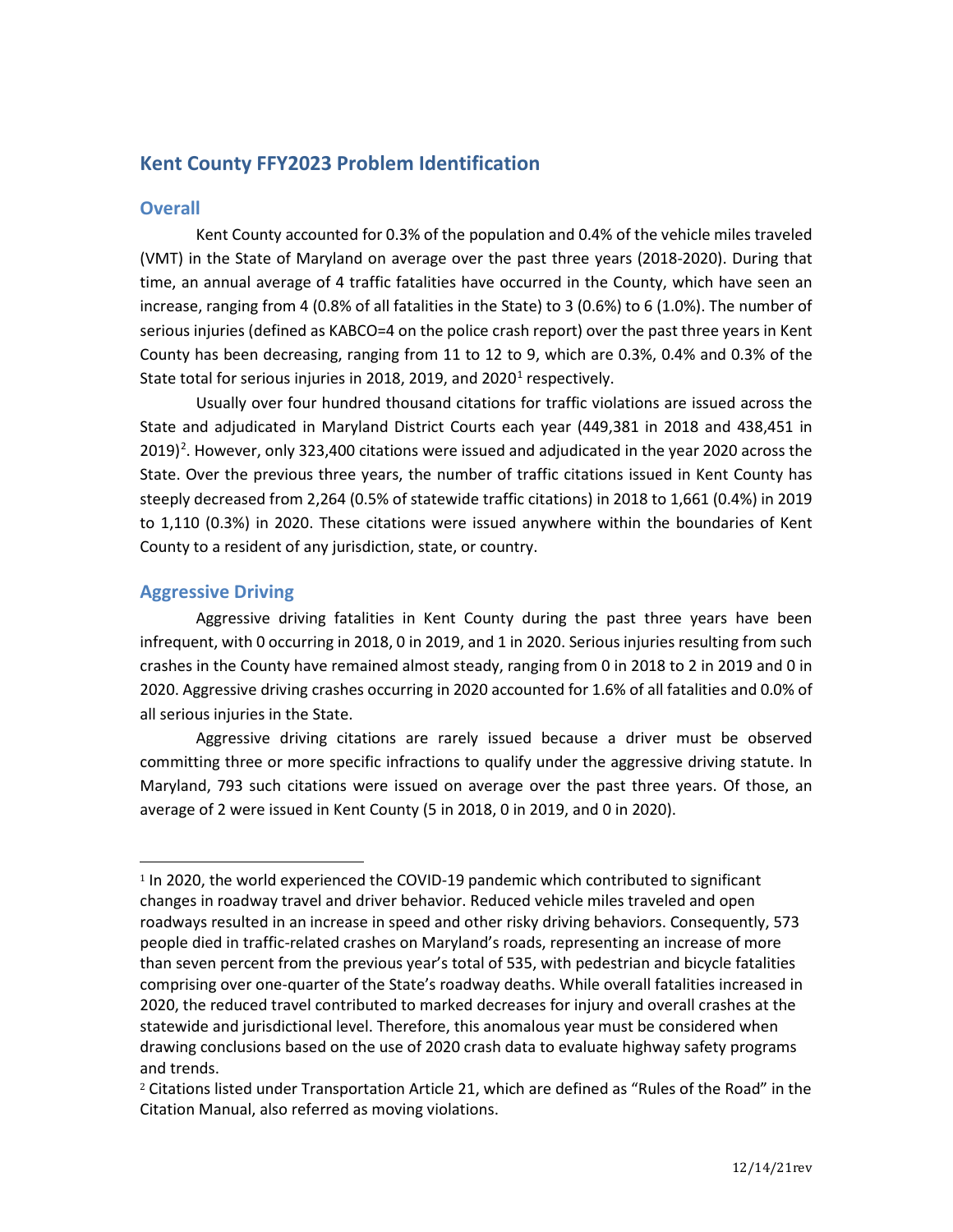### **Distracted Driving**

Since 2018, there have been an annual average of about 2 distracted driving fatalities occurring in Kent County. In 2020, distracted driving in the County added 3 deaths to the State's distracted driving fatalities, a point on a trend that has remained almost steady over the previous three years (2 in 2018 and 1 in 2019). Serious injuries resulting from distracted driving crashes in the County have remained relatively constant over the past three years, from 5 in 2018 (0.3% of all distracted driving serious injuries in the State) to 3 in 2019 (0.2% of all) to 4 in 2020 (0.3% of all). In 2020, 50.0% of all fatalities and 44.4% of all serious injuries recorded in Kent County resulted from distracted driving crashes.

Distracted driving citations issued in Maryland during the past three years have decreased significantly, ranging from 33,655 in 2018 to 33,978 in 2019 and 19,450 in 2020. During the same period, distracted driving citations issued in Kent County have decreased significantly, ranging from 318 in 2018 to 204 in 2019 and 31 in 2020. As a proportion of the distracted driving citations issued statewide, those handed out in the County accounted for 0.9% in 2018, 0.6% in 2019 and 0.2% in 2020.

### **Impaired Driving**

Over the past three years, an average of 1 impaired driving fatality occurred per year in Kent County. Fatalities from such crashes have been steady, ranging from 0 (0.0% of all impaired driving fatalities in Maryland) in 2018 to 1 (0.7% of all) in 2019 to 2 (1.7% of all) in 2020. Serious injuries resulting from such crashes in the County over the same time period have been increasing, ranging from 3 in 2018 (0.6% of all impaired driving serious injuries in the State) to 4 in 2019 (0.8% of all) to 6 in 2020 (1.3% of all). In 2020, 33.3% of all fatalities and 66.7% of all serious injuries in Kent County resulted from impaired driving crashes, compared to 21.1% of all fatalities and 16.4% of all serious injuries from impaired driving crashes occurring throughout the State.

Impaired driving relates to driving while impaired by alcohol and/or drugs or controlled dangerous substances. Several citations may be issued at the point of an encounter with an impaired driver. Therefore, all judicial figures related to impaired driving will be quantified using arrests, not individual citations. Impaired driving arrests have steeply decreased in Maryland over the past three years, from 18,403 in 2018 to 18,279 in 2019 to 13,651 in 2020. During the same period, impaired driving arrests have steeply decreased in Kent County, ranging from 89 in 2018 to 62 in 2019 to 45 in 2020. As a proportion of impaired driving arrests in the State, the number of impaired driving arrests in the County accounted for 0.5% in 2018, 0.3% in 2019, and 0.3% in 2020. Of the impaired arrests in the County in 2020, 4.4% were of older drivers (ages 65+) while 4.4% were of younger drivers (ages 16-20).

### **Speeding**

During the past three years, Kent County experienced no speeding related fatalities. Serious injuries resulting from such crashes in the County over the past three years have remained relatively constant, ranging from 0 in 2018 to 1 in 2019 and 1 in 2020. In 2020, 0.0% of statewide speeding related fatalities and 0.3% of statewide speeding related serious injuries resulted from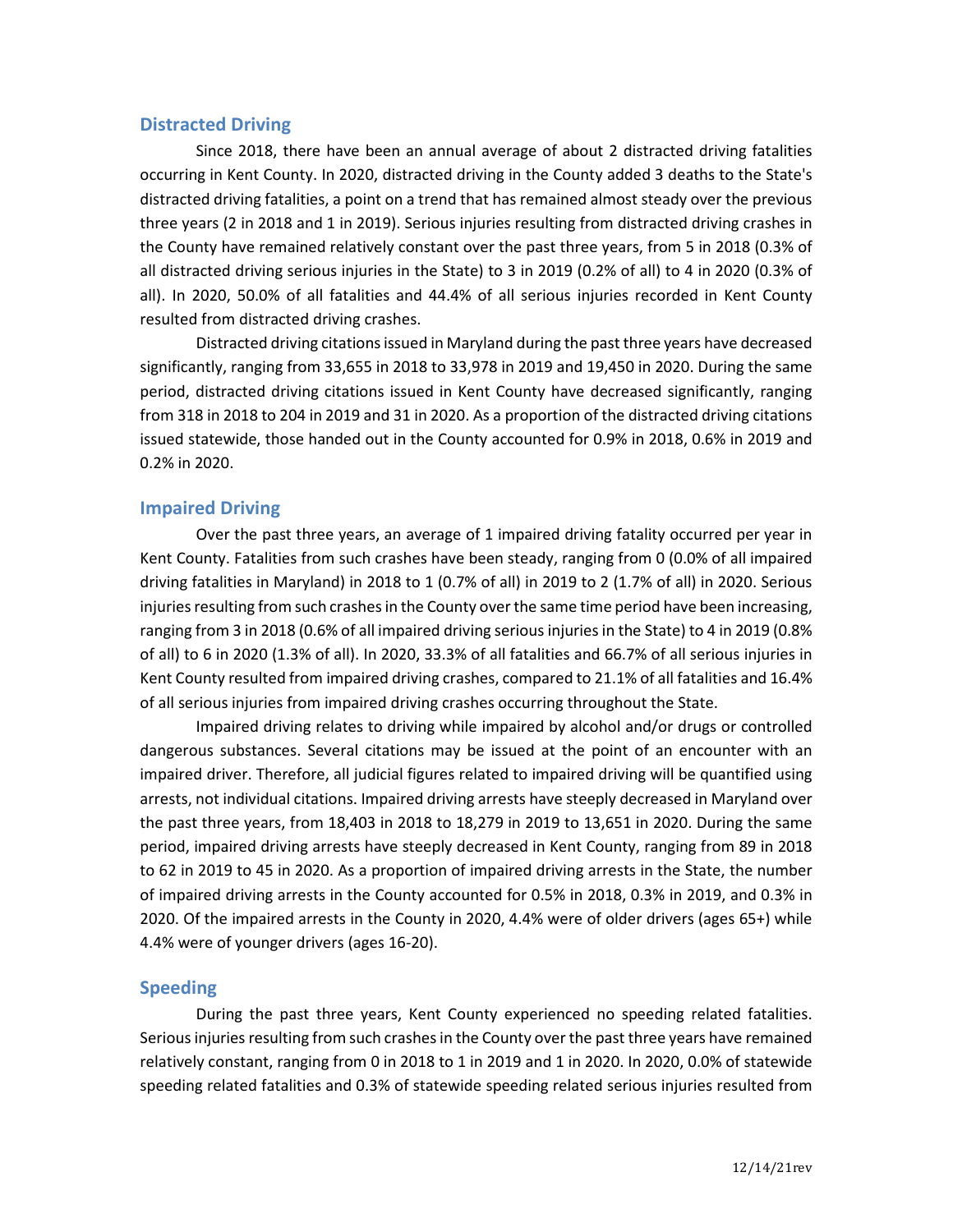crashes in Kent County. Over the same year, 0.0% of all fatalities and 11.1% of all serious injuries recorded in Kent County were the result of crashes involving driving speed.

Speeding citations are very common even though those adjudicated through the District Court do not include automated enforcement. Speeding citations issued in Kent County have seen a significant decrease over the past three years, with 1,240 (0.6% of statewide speeding citations), 1,027 (0.6% of statewide), and 684 (0.5% of all) issued in 2018, 2019, and 2020, respectively. Statewide speeding citations have steeply decreased over the same three years: 195,649, 182,213, and 151,419. Speeding citations comprised 61.6% of all Kent County citations in 2020.

#### **Non-motorists**

Non-motorists are defined here as pedestrians (on foot) and bicyclists. There were no pedestrian fatalities in Kent County during the previous three years, while serious injuries have been uncommon, ranging from 1 (2018) to 0 (2019) to 0 (2020). There were also no bicyclist fatalities in Kent County between 2018 and 2020, while serious injuries to bicyclists have been uncommon, ranging from 0 in 2018 to 1 in 2019 to 0 in 2020.

Very few non-motorist citations are issued throughout the State, to either the pedestrian or the motor vehicle driver. Typically, more violations are issued to drivers, and in Kent County 0 were issued to drivers against pedestrians or bicyclists in 2020, and 0 were issued to pedestrians or bicyclists that year.

#### **Motorcycles**

Motorcycle rider fatalities have not occurred during the past three years in Kent County. Serious injuries to motorcyclists have remained relatively constant, ranging from 1 (2018) to 3 (2019) to 1 (2020). The 2020 figures account for 0.0% of motorcycle rider fatalities and 0.3% of rider serious injuries that occurred in the State.

Maryland has had a universal helmet law in place for several decades, consequently the incidence of unhelmeted motorcyclists involved in a crash is low. The State has averaged 7 unhelmeted motorcycle rider fatalities per year over the past three years, therefore, unhelmeted motorcycle fatalities in Kent County have been uncommon (an average of 0 per year). In addition, 0 seriously injured riders in Kent County were unhelmeted in 2020 (compared to 0 in 2018 and 1 in 2019).

### **Older Drivers**

In Maryland, older driver safety programs focus on drivers of age 65 years or older. The data presented here on fatalities and serious injuries include any person involved in a crash with an older driver. Older drivers were involved in crashes that resulted in an average of 94 fatalities in Maryland each year (85 in 2018, 105 in 2019 and 91 in 2020). During that time, serious injuries resulting from these crashes in Maryland have seen a significant decrease, ranging from 518 in 2018 to 512 in 2019 to 381 in 2020. Fatal crashes involving older drivers in Kent County averaged 1 over the same period (ranging from 1 in 2018, 1 in 2019 to 1 in 2020). Further, serious injuries resulting from these crashes in the County have fluctuated, ranging from 0 in 2018, 4 in 2019 to 0 in 2020.